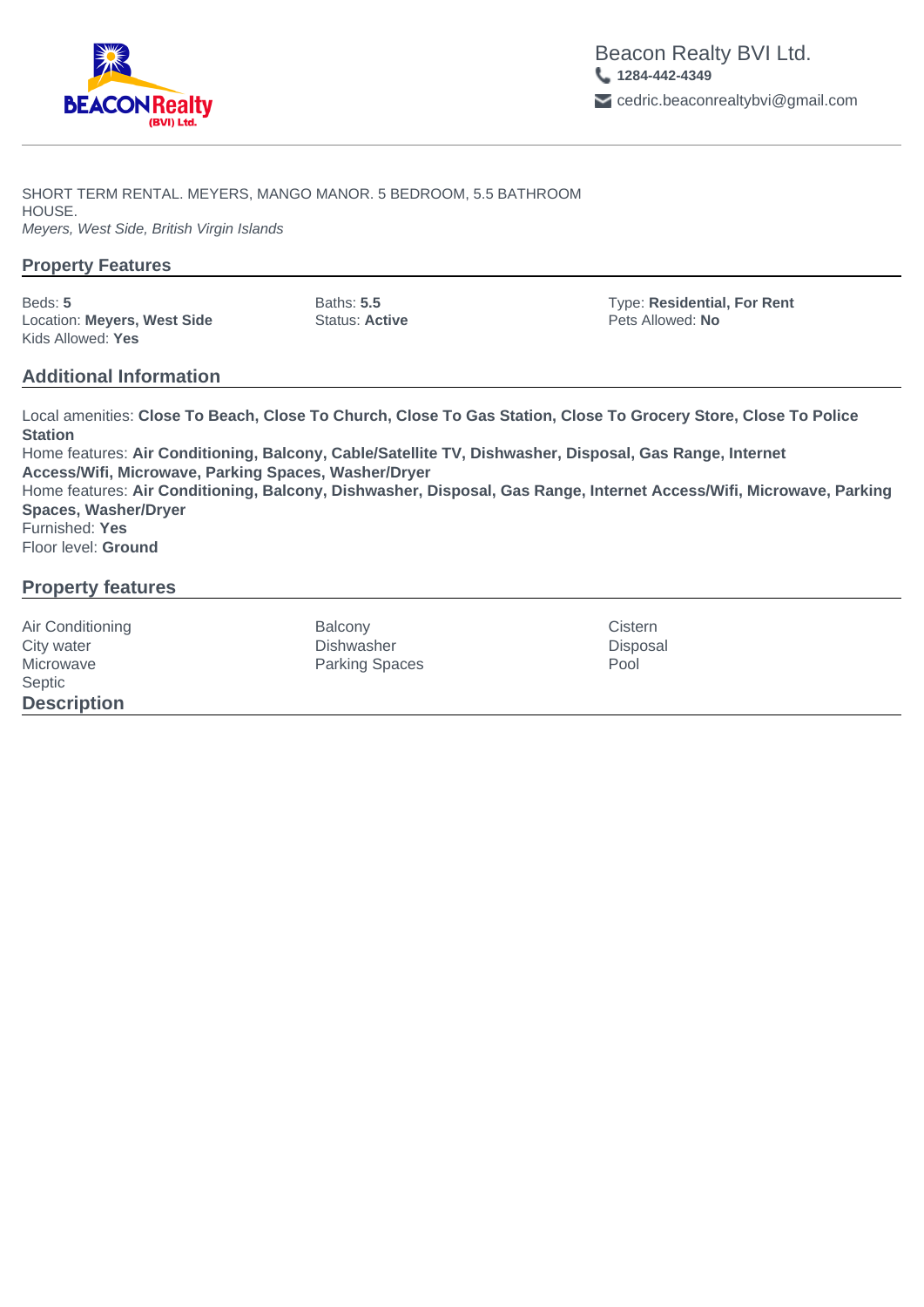

Located high above the powdery, white beaches of Cane Garden Bay and the sparkling, turquoise waters of the Atlantic, Mango Manor offers the ultimate luxury vacation. The epitome of opulence, this magnificent estate provides its guests a true paradisiacal experience. This sprawling manor lies engulfed in a lush, tropical setting, situated on two private acres within one of the most exclusive residential areas in the BVI. Ideally located in the centre of the island, the Estate puts within easy reach both the beaches of the North Shore and Road Town, the BVI's capital and largest town. Encompassing 12,000 square feet of living space, the two estate houses accommodate up to 10 guests in 5 bedroom suites, each designed for the utmost in comfort, privacy and optimum views. A sweeping, carriage driveway leads to the commandingly beautiful entrance of the house. Solid mahogany double doors open to reveal the impressive entry, with immediate views of the glistening ocean beyond. Soaring, Venetian archways lead you to the expansive Great Room with its gorgeous Italian limestone floors. Above, a brilliant, 18 armed, chandelier hanging from a vaulted Cypress ceiling beautifully hand-painted with frescoes. The Colonial-Caribbean styled furnishings bring together textures of fine-grained hardwoods and lattice-weave rattan, creating a mood that is quietly elegant without sacrificing comfort. The dining room is a few steps away with its doors opening onto the palatial veranda. The dining room seats 8 with further dining for 12 on the veranda, which, covered from the sun and cooled by tropical breezes, provides the perfect gathering place for guests. A white, knit hammock, swinging chairs and an array of comfortable seating along the length of the veranda induce tranquility and relaxation, with magnificent views of an ever-changing panorama of breath-taking beauty. The superbly designed gourmet kitchen comes fully equipped with state-of-the-art appliances and has additionally been set up to provide complete kosher dining. Mango Manor's personal Chef prepares all meals to the highest international standard. Each suite, and the majority of common areas, is comfortably air-conditioned, set to your desired level. On the main level, the Media Room provides a cool and cozy area to relax while you enjoy the large-screen TV with its 100-plus-channel programming, a wide selection of DVD's and Wii video console. The expansive Master suite evokes all the romance of a castle turret set against a Caribbean backdrop, the room possessing majestic semi-circular architecture surrounded by resplendent arched windows. The master holds a four-poster, king-size bed, surmounted by majestic 20 ft cypress ceilings. Mahogany doors lead out to the ocean-side terrace set above a lush rock garden blanketing a serene 40 ft waterfall; offering you a magnificent vista of the expansive Atlantic and the lush grounds below. The en suite bath features a travertine surrounded, whirlpool tub and capacious double shower. The Manor's Salvatore Ferragamo amenities, in this and every other bath, ensure luxurious bathing. An additional half-bath and ample walk-in closet tastefully complete the Master Suite. On the mid-level are the Palm and Ixora suites. The Palm, a calm, cool and beautifully appointed room, consists of a king-sized bed, TV, en suite shower and closet. The Ixora, with its king-size bed and TV, also boasts a double closet and en suite double shower. From both suites, broad glass doors open to the pool terrace's stone walkway. Separating the two suites is a spacious games room containing a full-size pool table, several bar stools, wall mounted tables and a Bose sound system. Glass doors allow natural light, fantastic views and open to the stone walkway leading to the pool terrace. In the converse direction, you'll find the spacious and well equipped exercise studio containing a stair-master, free weights, weight machine and yoga mats. Separated from the main house to the east lies the perfectly secluded Guest House. It connects by way of a gently curved, wooden bridge set atop a beautiful natural pond created by large rocks that gently climb the hill above. The bridge leads to an intimate, covered dining patio in a lush, tropical setting with gorgeous panoramic views of the ocean below. Behind, double glass doors lead to the open plan, Great Room housing a generous and well equipped kitchen, dining area and living room connecting to a "Juliet" balcony with exquisite views. The guest house has two King-Size suites, Oasis and Soleil. The Oasis Suite is generously proportioned, accented by cool greens and crisp whites, and has a private deck overlooking Cane Garden Bay and Jost van Dyke, with views of St Thomas. The suite has its own double shower, double vanity and large closet. The Soleil Suite has a vaulted, beamed Cypress ceiling, four-poster, king-size bed and its own, private terrace possessing the same awe-inspiring views. The en suite houses a concealed, limestone double shower and double vanity. A spectacular asset of the villa is the swimming pool terrace, with a glorious vista towards the far islands. The 36 foot wide, dark marble, heated, infinity pool not only is the perfect bastion of solitude and relaxation, but also has a fun, stone slide. Set behind, an oval 12 person, stone-surround spa where one may unwind in the midst of nature and lush tropical plants. The estate's palatial grounds are spectacularly landscaped and meticulously maintained, with vividly coloured tropical plants, fruit trees, coconut palms and romantic enclaves. Water features are a refreshing element and include a 40 ft waterfall, fountain and fish pond. A gorgeously opulent, beautifully situated and gracious estate, Mango Manor offers the highest level of comfort, luxury, lavish pampering and relaxation. This makes it the perfect hideaway not only for the ultimate vacation, but for a family retreat, wedding or any other special event. Villa Policies: Maximum 10 guests, Children welcome – waiver forms required for children under 8 years, Nanny supervision required for children under 5 years, Non-smoking villa, Pets not permitted.